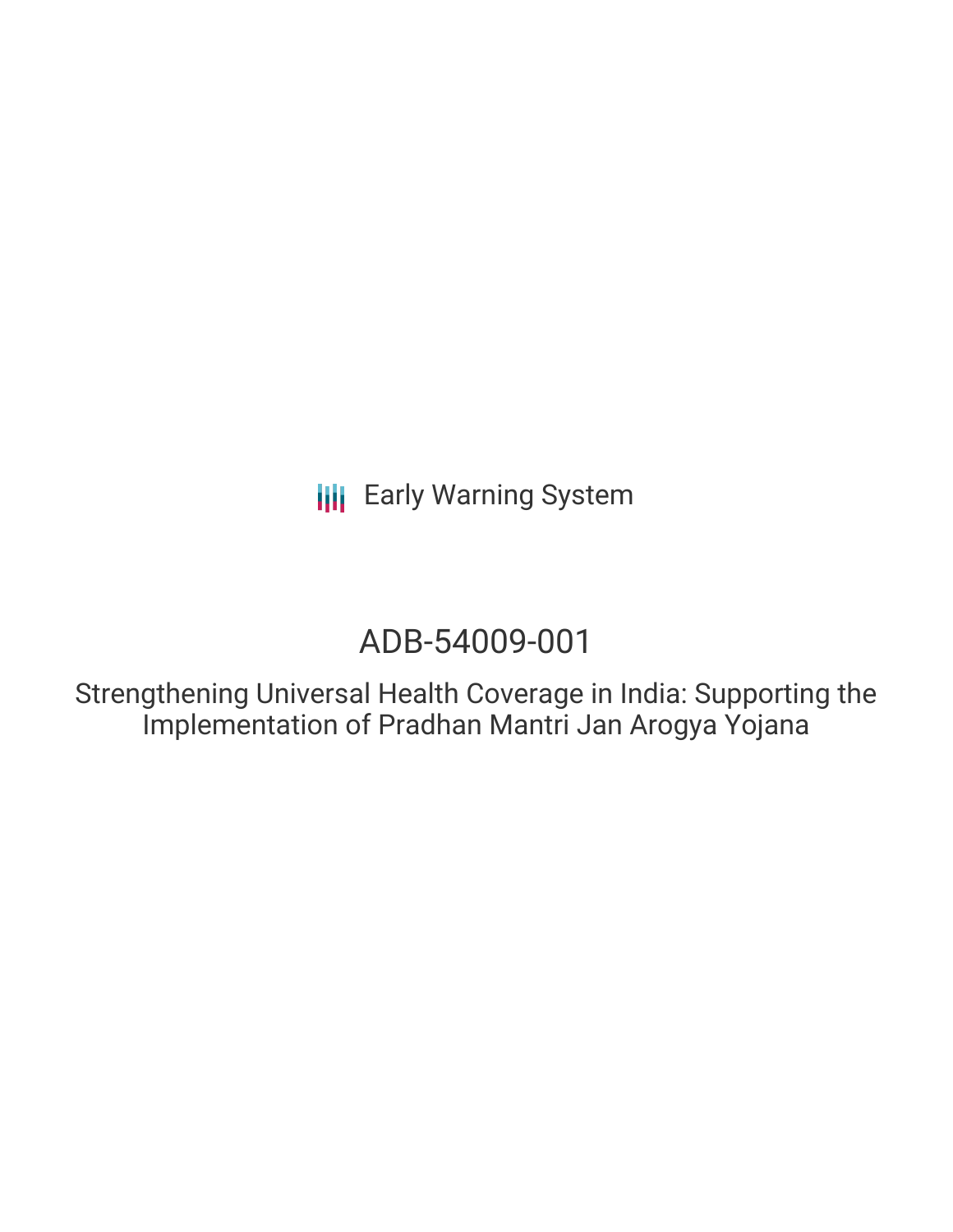

#### Early Warning System ADB-54009-001

### **Quick Facts**

| <b>Countries</b>               | India                        |
|--------------------------------|------------------------------|
| <b>Financial Institutions</b>  | Asian Development Bank (ADB) |
| <b>Status</b>                  | Approved                     |
| <b>Bank Risk Rating</b>        | U                            |
| <b>Voting Date</b>             | 2020-05-14                   |
| <b>Borrower</b>                | Government of India          |
| <b>Sectors</b>                 | <b>Education and Health</b>  |
| <b>Investment Type(s)</b>      | Fund                         |
| <b>Investment Amount (USD)</b> | $$0.20$ million              |
| <b>Project Cost (USD)</b>      | \$0.70 million               |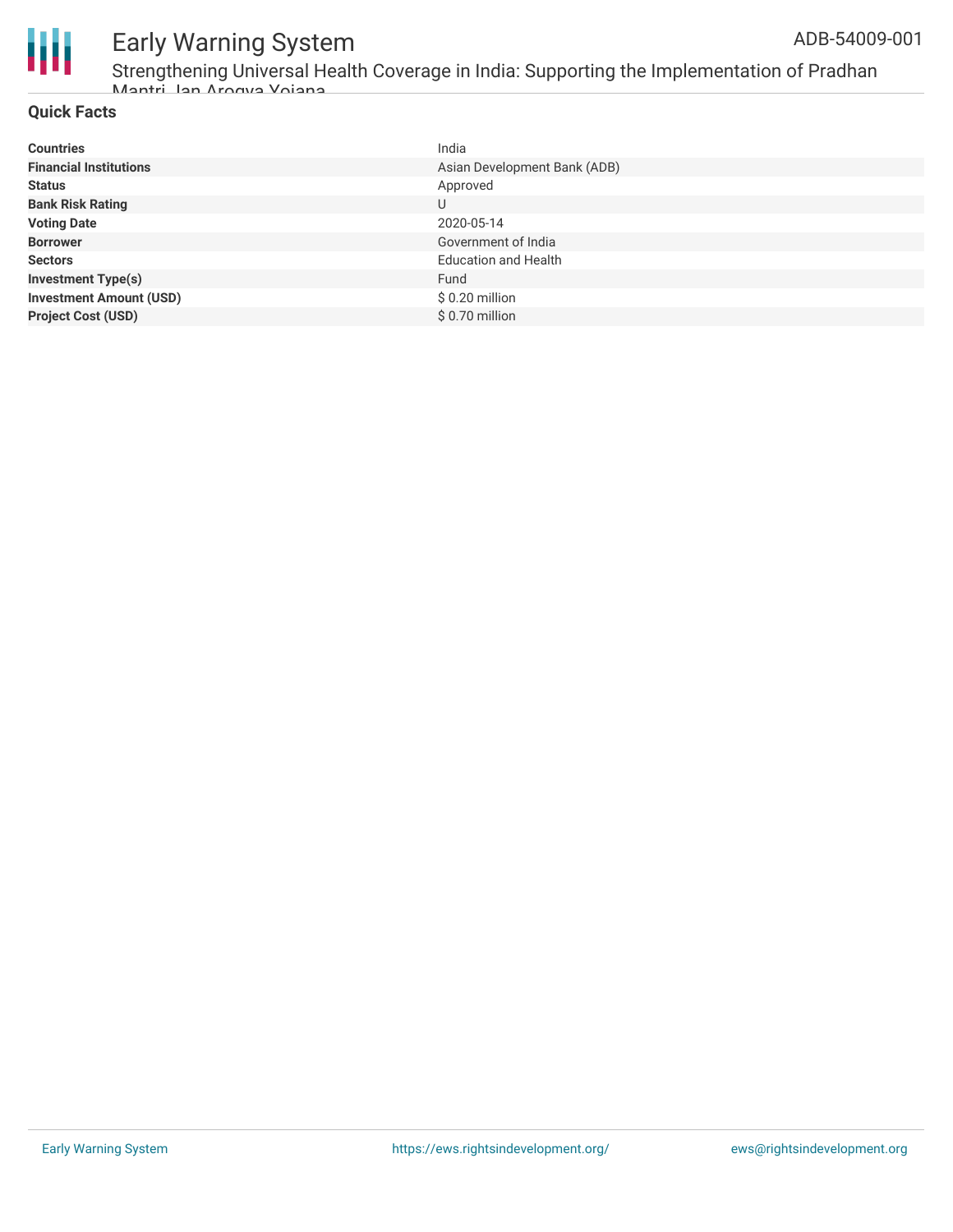

## Early Warning System Strengthening Universal Health Coverage in India: Supporting the Implementation of Pradhan Mantri Jan Arogya Yojana

#### **Project Description**

According to the bank's website, the project aims to "support the effective implementation of Pradhan Mantri Jan Arogya Yojana (PMJAY) to accelerate the achievement of universal health coverage (UHC) in India."

The project outcome is "Strengthened universal health coverage for better access to quality secondary and tertiary health care services and improved preparedness for COVID-19 pandemic"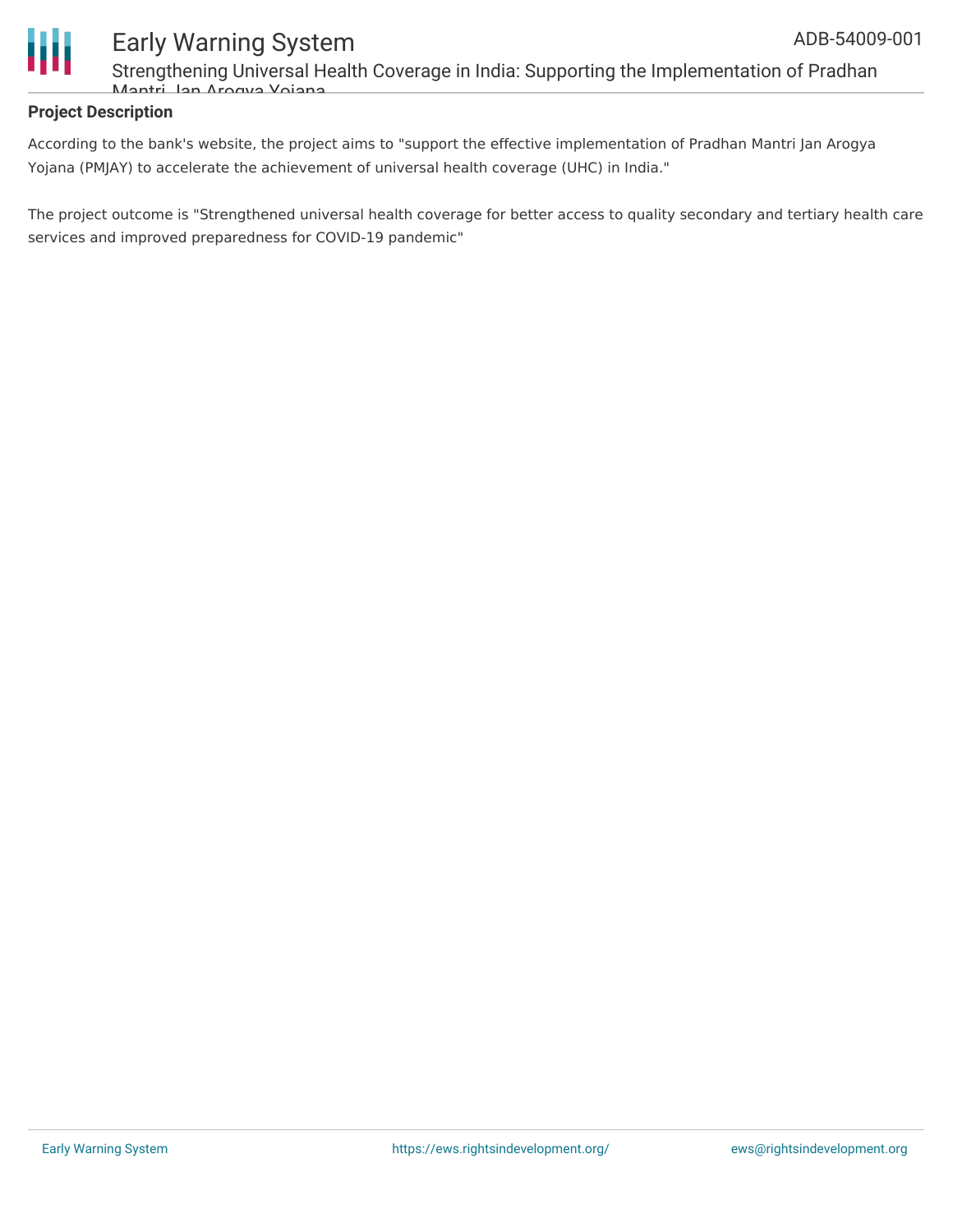

# Early Warning System

Strengthening Universal Health Coverage in India: Supporting the Implementation of Pradhan Mantri Jan Arogya Yojana

#### **Investment Description**

Asian Development Bank (ADB)

Co-financing:

Republic of Korea e-Asia and Knowledge Partnership Fund US\$ 0.5 million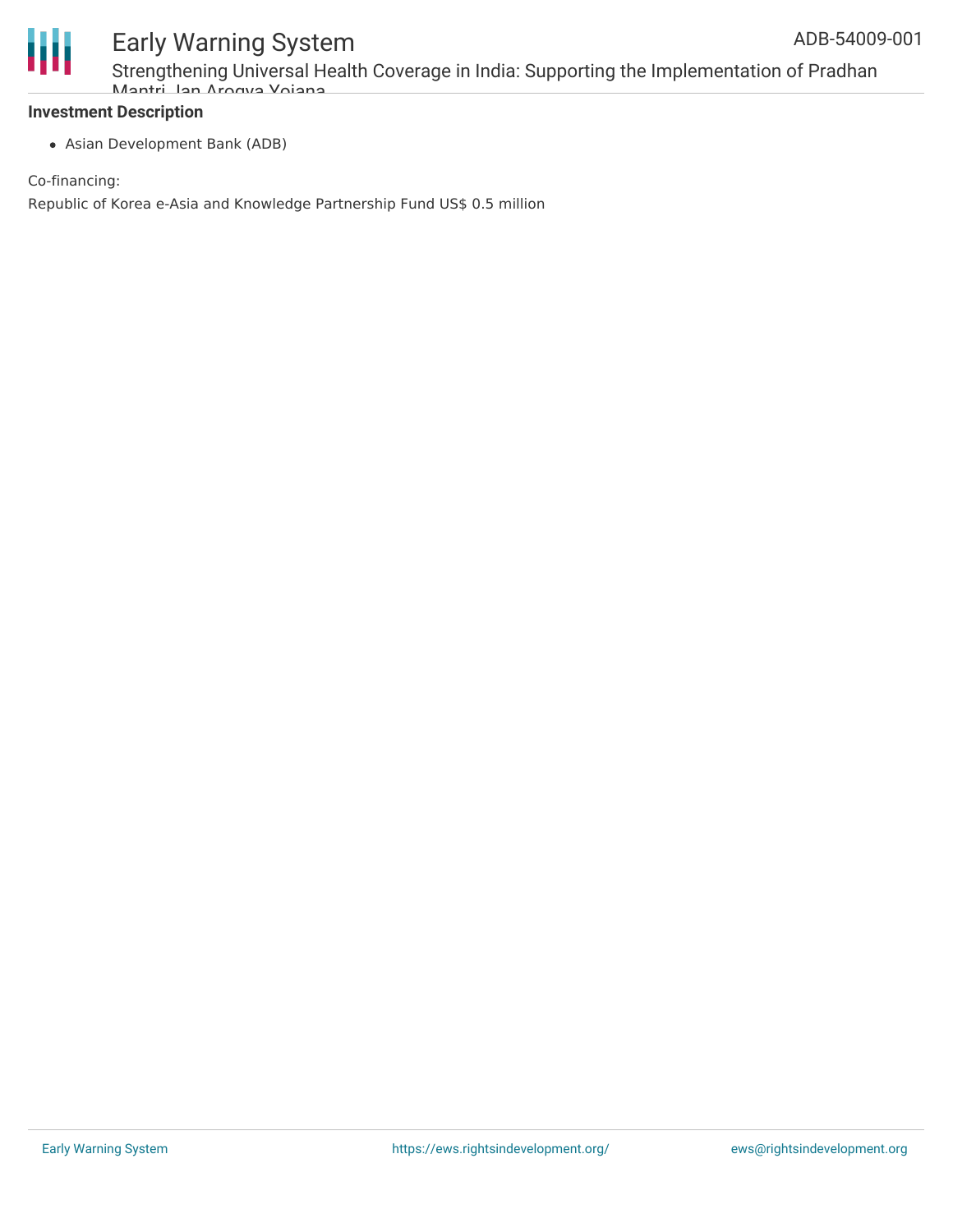

### Early Warning System Strengthening Universal Health Coverage in India: Supporting the Implementation of Pradhan Mantri Jan Arogya Yojana

#### **Contact Information**

Responsible ADB Officer Jeong, Hoe Yun Responsible ADB Department South Asia Department Responsible ADB Division India Resident Mission Executing Agencies National Health Authority Ayushman Bharat-PMJAY,7th & 9th Floors, Jeevan Bharati Building, Connaught Place

#### **ACCOUNTABILITY MECHANISM OF ADB**

The Accountability Mechanism is an independent complaint mechanism and fact-finding body for people who believe they are likely to be, or have been, adversely affected by an Asian Development Bank-financed project. If you submit a complaint to the Accountability Mechanism, they may investigate to assess whether the Asian Development Bank is following its own policies and procedures for preventing harm to people or the environment. You can learn more about the Accountability Mechanism and how to file a complaint at: <http://www.adb.org/site/accountability-mechanism/main>